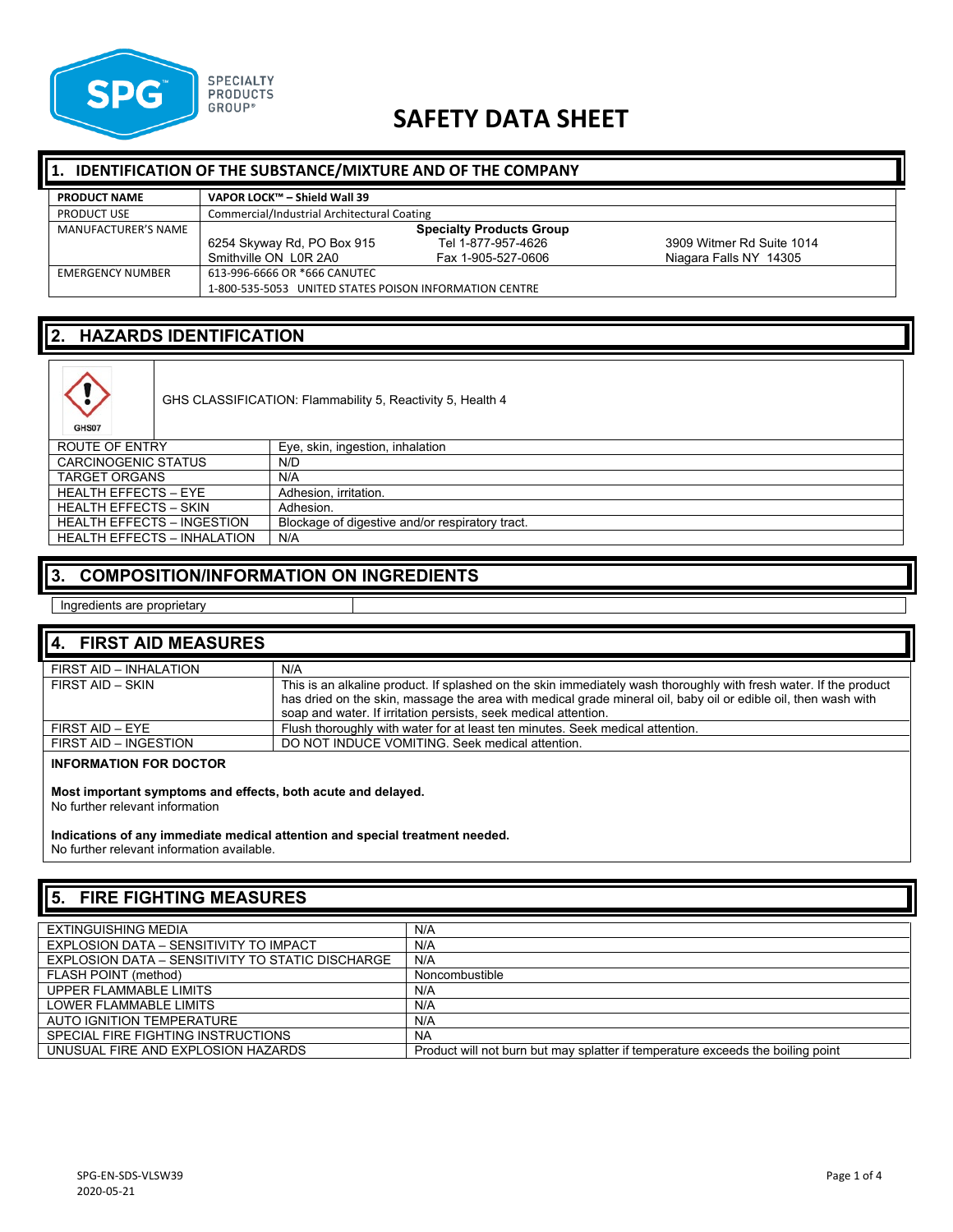# **VAPOR LOCK™ – SHIELD WALL 39**

## **6. ACCIDENTAL RELEASE MEASURES**

| <b>SPILL PROCEDURES</b>                                        | Dike and contain. Transfer to containers for recovery or disposal.                         |  |
|----------------------------------------------------------------|--------------------------------------------------------------------------------------------|--|
| PERSONAL PRECAUTIONS                                           | Protective gloves, Safety glasses/splash goggles, Long sleeves, loose clothing recommended |  |
| ENVIRONMENTAL PRECAUTIONS                                      | Keep out of sewers                                                                         |  |
| <b>REFERENCES TO OTHER SECTIONS</b>                            |                                                                                            |  |
| See Section 7 for information on safe handling                 |                                                                                            |  |
| See Section 8 for information on personal protection equipment |                                                                                            |  |
| See Section 13 for disposal information                        |                                                                                            |  |

#### **7. HANDLING AND STORAGE**

Keep containers tightly closed when not in use. **INFORMATION ABOUT PROTECTION AGAINST EXPLOSION AND FIRE** Keep ignition sources away – Do not smoke Protect against electrostatic charges **SPECIFIC END USE(S)**  No further relevant information available

# **8. EXPOSURE CONTROLS/PERSONAL PROTECTION**

| ENGINEERING CONTROL MEASURES | N/A                                       |
|------------------------------|-------------------------------------------|
| RESPIRATORY PROTECTION       | N/A                                       |
| HAND PROTECTION              | Protective gloves recommended             |
| EYE PROTECTION               | Safety glasses/splash goggles recommended |
| BODY PROTECTION              | Long sleeves, loose clothing recommended  |

#### **9. PHYSICAL AND CHEMICAL PROPERTIES**

| <b>ODOUR &amp; APPEARANCE</b>         | Brown liquid, slight resinous odor |
|---------------------------------------|------------------------------------|
| ODOR THRESHOLD (ppm)                  | n/a                                |
| <b>SPECIFIC GRAVITY</b>               | $.00$ (approx.)                    |
| VAPOR DENSITY (AIR = 1)               | >1                                 |
| VAPOR PRESSURE (mm Hq)                | 17 @20°C (water)                   |
| EVAPORATION RATE (nBuAcetate = 1)     | $\leq$                             |
| <b>BOILING POINT (°C)</b>             | 100 (water)                        |
| <b>FREEZING POINT (°C)</b>            |                                    |
| pH                                    | $7-12.5$                           |
| COEFFICIENT OF WATER/OIL DISTRIBUTION | n/a                                |
| SOLUBILITY IN WATER                   | Partially soluble                  |
| <b>VOLATILES %</b>                    | 40-60 (water)                      |

#### **10. STABILITY AND REACTIVITY**

| <b>STABILITY</b>                 | Stable                                                                                |
|----------------------------------|---------------------------------------------------------------------------------------|
| MATERIALS TO AVOID               | Will react with alkaline sensitive materials such as acids and certain metals         |
| HAZARDOUS POLYMERIZATION         | Will not occur                                                                        |
| HAZARDOUS DECOMPOSITION PRODUCTS | Avoid heating above 200°C. At elevated temperatures hazardous vapors can be released, |
|                                  | including carbon monoxide, hydrogen chloride, organic acids and aldehydes             |

| <b>11. TOXICOLOGICAL INFORMATION</b>        |                                                                                                                                             |  |
|---------------------------------------------|---------------------------------------------------------------------------------------------------------------------------------------------|--|
| EFFECTS OF ACUTE EXPOSURE                   | No data available                                                                                                                           |  |
| EFFECTS OF CHRONIC EXPOSURE                 | May be harmful if absorbed through skin; may cause skin irritation with redness, an itching or burning feeling,<br>and swelling of the skin |  |
| <b>EXPOSURE LIMITS</b>                      | Not determined                                                                                                                              |  |
| <b>IRRITANCY</b>                            | Not determined                                                                                                                              |  |
| <b>SENSITIZATION</b>                        | Not determined                                                                                                                              |  |
| <b>CARCINOGENICITY</b>                      | Not determined                                                                                                                              |  |
| REPRODUCTIVE TOXICITY                       | Not determined                                                                                                                              |  |
| <b>TERATOGENICITY</b>                       | Not determined                                                                                                                              |  |
| <b>MUTAGENICITY</b>                         | Not determined                                                                                                                              |  |
| <b>TOXICOLOGICALLY SYNERGISTIC PRODUCTS</b> | Not determined                                                                                                                              |  |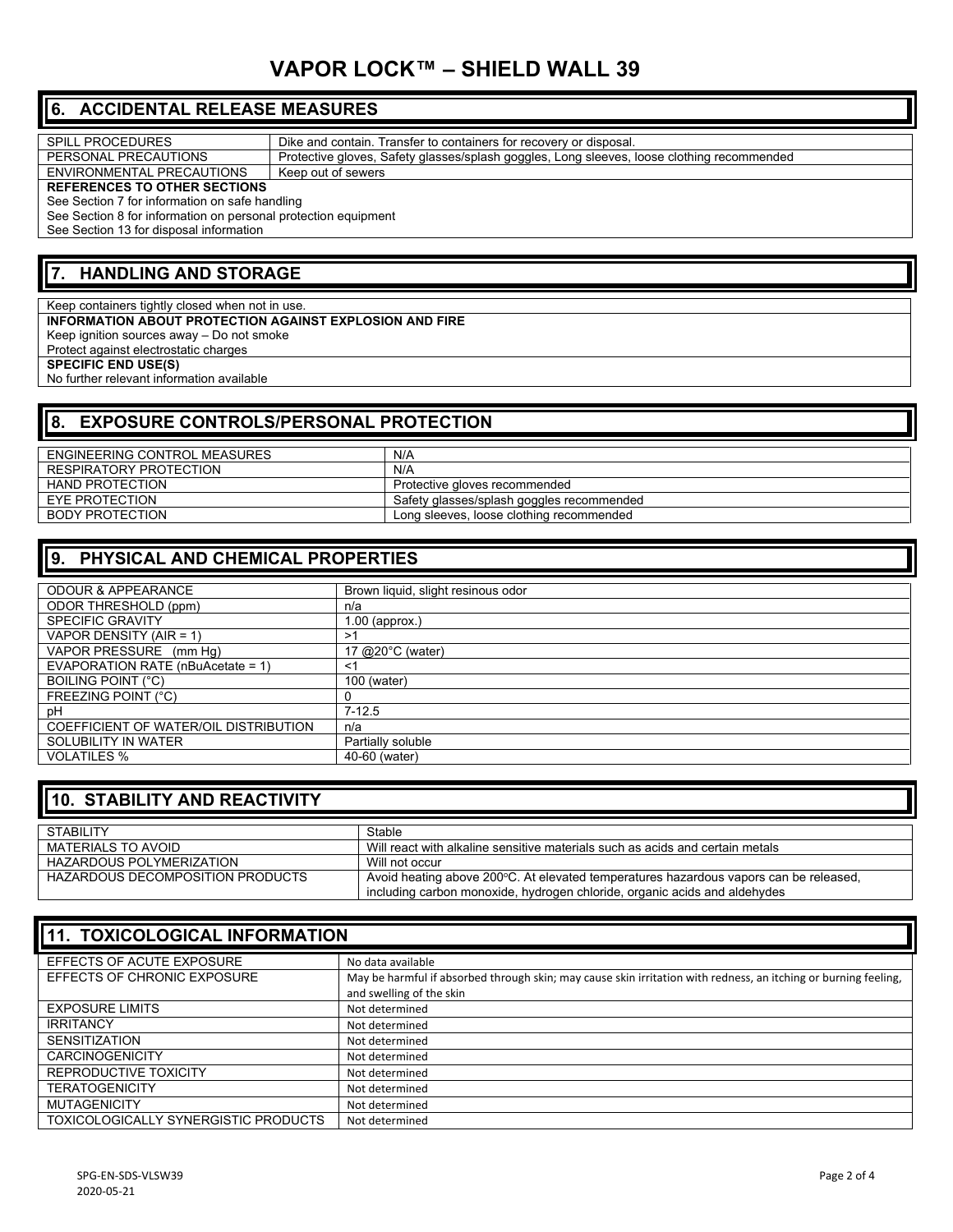# **VAPOR LOCK™ – SHIELD WALL 39**

# **12. ECOLOGICAL INFORMATION**

| <b>MOBILITY</b>                                                           | No data available                                                                     |
|---------------------------------------------------------------------------|---------------------------------------------------------------------------------------|
| PERSISTENCE/DEGRADABILITY                                                 | This product is estimated to have a slow rate of biodegradation                       |
| BIO-ACCUMULATION                                                          | This product is not expected to bio accumulate through food chains in the environment |
| <b>ECOTOXICITY</b>                                                        | Spills into waterways may be harmful to organisms and bottom feeders                  |
| <b>RESULTS of PBT and vPvB Assessment</b><br><b>PBT:</b> N/A<br>vPvB: N/A |                                                                                       |

#### **13. DISPOSAL CONSIDERATIONS**

Follow Federal, Provincial/State and local regulations regarding disposal.

#### **UNCLEANED PACKAGINGS**

**Recommendation:** Disposal must be made according to official regulations

| <b>14. TRANSPORTATION INFORMATION</b>      |                           |
|--------------------------------------------|---------------------------|
| <b>CANADA</b>                              | <b>TDG CLASSIFICATION</b> |
| <b>HAZARD LABEL</b><br><b>NOT REQUIRED</b> |                           |
| <b>EXPORT</b>                              |                           |
| DOT CFR 172.101 DATA                       | N/A                       |
| UN PROPER SHIPPING NAME                    | N/A                       |
| UN CLASS                                   | N/A                       |
| UN NUMBER                                  | N/A                       |
| UN PACKAGING GROUP                         | N/A                       |
| <b>FLASH POINT</b>                         | N/A                       |
| <b>HAZARDOUS MATERIAL</b>                  | N/A                       |
| <b>HAZARD LABEL</b>                        | N/A                       |
| <b>MARINE POLLUTANT</b>                    | N/A                       |
| SPECIFIC PRECAUTIONS FOR USER              | N/A                       |

### **15. REGULATORY INFORMATION**

Not regulated by the Transportation of Dangerous Goods regulations

WHMIS Classification: Not regulated

T.D.G Classification: Non regulated 8052-42-4

This product has been classified in accordance with the hazard criteria of the Controlled Products Regulations (CPR) and the MSDS contains all the information required by CPR.

# **16. OTHER INFORMATION**



5-MINIMAL; 4-SLIGHT; 3-MODERATE; 2-SERIOUS; 1-SEVERE

HMIS hazard ID:



NFPA hazard ID:

0-MINIMAL; 1-SLIGHT; 2-MODERATE; 3-SERIOUS; 4-SEVERE

| <b>KEY</b> | NA:    | No applicable information found or available              |
|------------|--------|-----------------------------------------------------------|
|            | CAS#:  | <b>Chemical Abstracts Service Number</b>                  |
|            | ACGIH: | American Conference of Governmental Industrial Hygienists |
|            | OSHA:  | Occupational Safety and Health Administration             |
|            | TLV:   | <b>Threshold Limit Value</b>                              |
|            | PEL:   | Permissible Exposure Limit                                |
|            | STEL:  | Short Term Exposure Limit                                 |
|            | NTP:   | National Toxicology Program                               |
|            | IARC:  | International Agency for Research on Cancer               |
|            | R:     | Risk                                                      |
|            | S:     | Safety                                                    |
|            | LD50.  | Lethal Dose 50%                                           |
|            | LC50:  | Lethal Concentration 50%                                  |